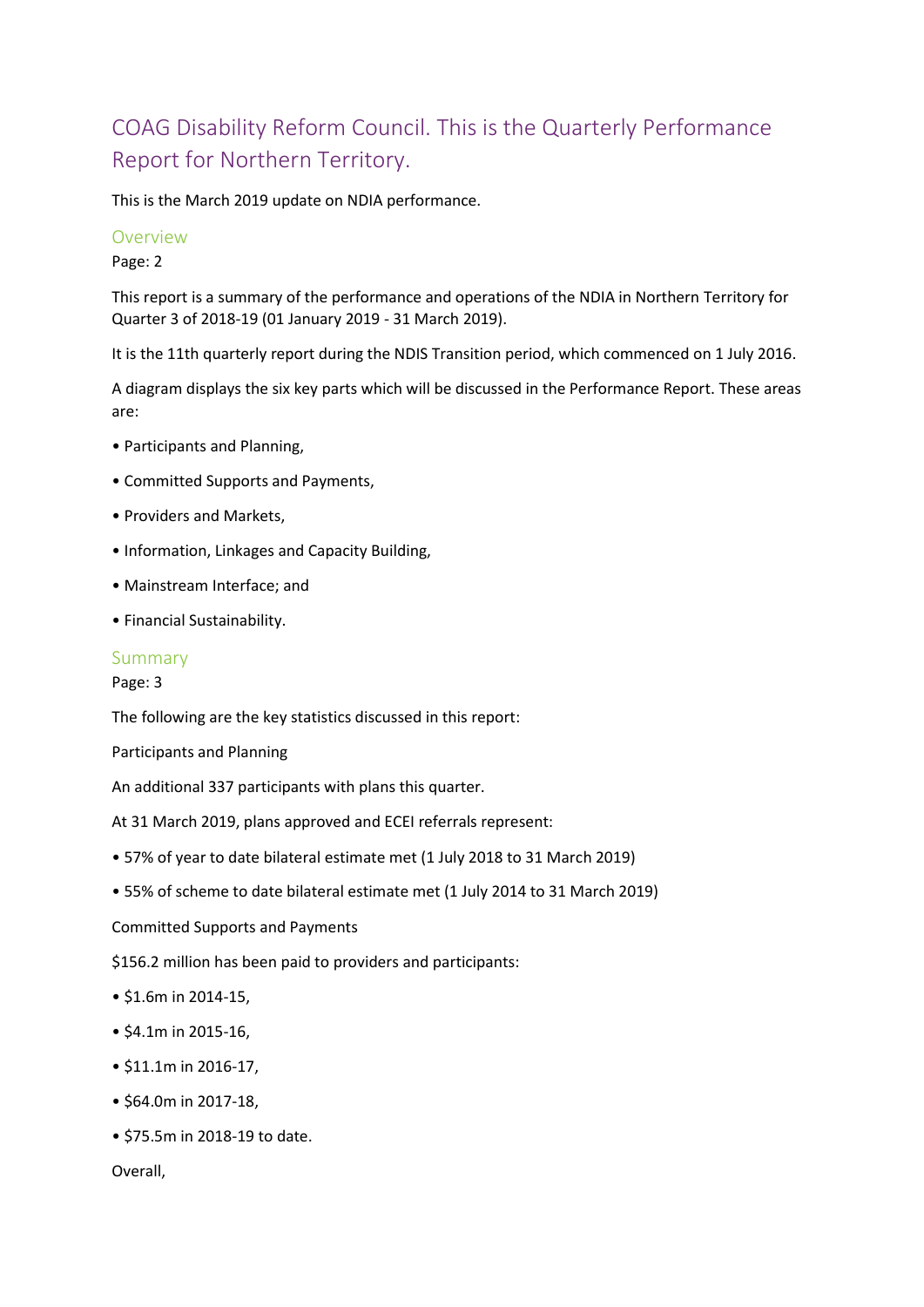- 84% of committed supports were utilised in 2014-15,
- 73% in 2015-16,
- 56% in 2016-17,
- 64% in 2017-18.

The 2018-19 experience is still emerging.

The lower proportion of utilisation in 2016-17 and 2017-18 reflects the increased amount of participants who received their first plans in these years. Participants tend to utilise less of their first plan, compared with their second and subsequent plans, as it takes time to familiarise with the NDIS and decide which supports to use.

#### Providers and Markets

There were 783 registered providers at 31 March 2019, representing an 11% increase for the quarter.

18% of registered providers were active at 31 March 2019.

20% of registered providers are individuals/sole traders.

Mainstream Interface

96% of active participants with a plan approved in 2018-19 Q3 access mainstream services.

## PART 1: Participants and Planning

Page: 4

As the transition phase to full scheme continues, the NDIS in Northern Territory continues to grow with 337 additional participants with approved plans this quarter.

In total, over 2,200 participants are now being supported by the NDIS in Northern Territory, with approximately 22% receiving support for the first time.

#### Summary

Page: 5

The NDIS is transitioning to full-scheme according to phasing schedules bilaterally agreed by State/Territory and Commonwealth governments.

The following are the key statistics on Participants and Planning:

2,291 participants are now being supported by the NDIS in northern territory, including children in the ECEI program

337 initial plans approved in 2018-19 Q3, excluding children in the ECEI program (representing 21% growth since last quarter)

379 children are being supported in the ECEI program, with 109 additional referrals to the ECEI gateway confirmed in 2018-19 Q3

509 people are now receiving support for the first time

57% of year to date bilateral estimate met (1 July 2018 to 31 March 2019)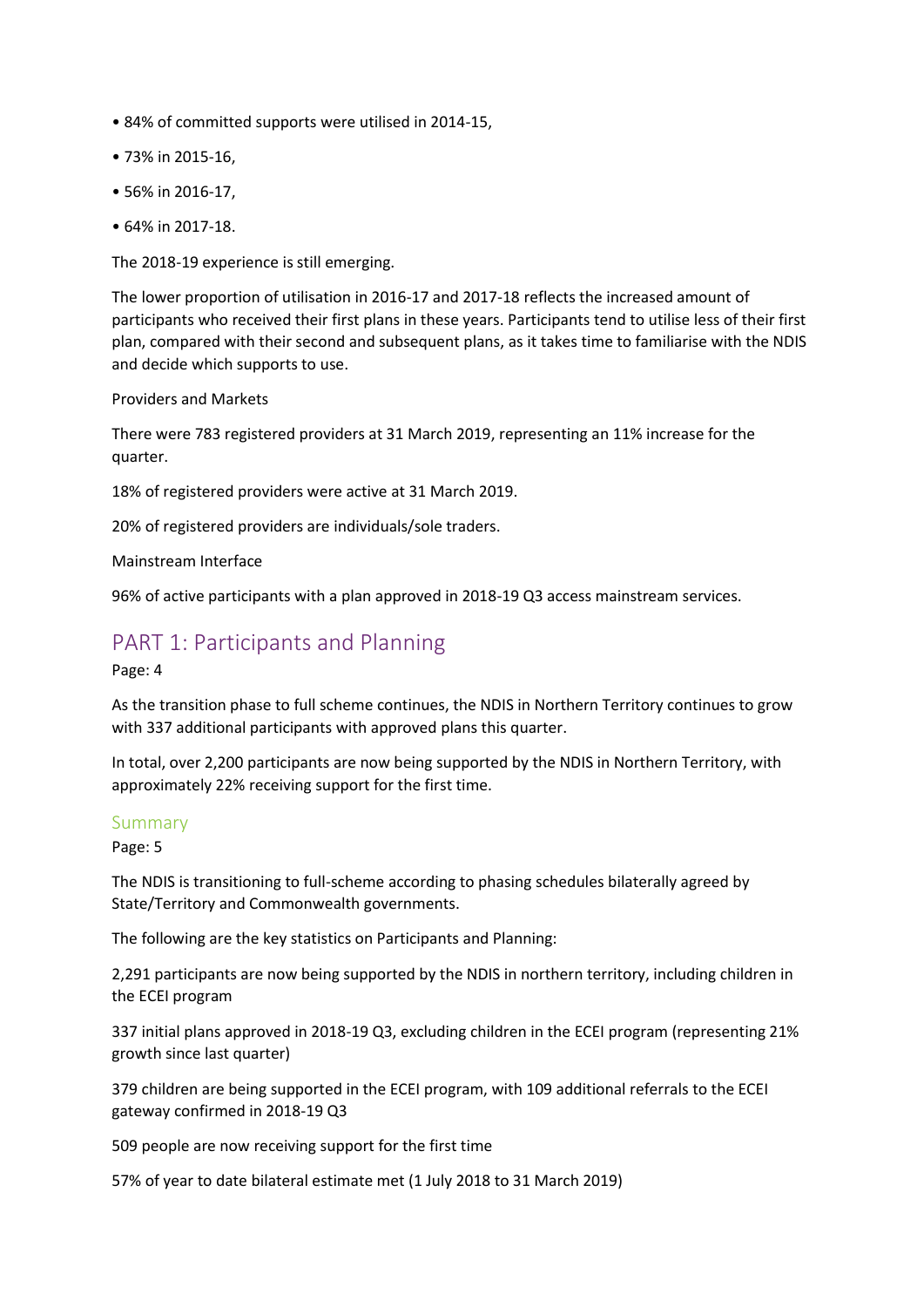53% of transition to date bilateral estimate met (1 July 2016 to 31 March 2019)

55% of scheme to date bilateral estimate met (1 July 2014 to 31 March 2019)

## Quarterly Intake

#### Page: 6

There are three charts. The first chart displays the number of participants with access met (Eligible) by Participant Entry point. The second chart displays the number of participants with approved plans by Participant Entry Point. The third chart displays the number of participants with approved plans by Participant Pathway Type.

### 2018-19 Q3

Of the 321 participants deemed 'eligible' this quarter 45% entered from an existing State/Territory program.

Of the 337 plan approvals this quarter, 53% had transitioned from an existing State/Territory program, 77% entered with a permanent disability and 73 were previously confirmed as ECEI at 2018-19 Q2.

The diagram displays the following key statistics on quarterly intake:

421 access decisions

321 access met

337 plan approvals

109 ECEI

## Quarterly Intake Detail

#### Page: 7

A chart displays the change in plan approvals between the current and previous quarter.

Plan approval numbers have increased from 1,575 at the end of 2018-19 Q2 to 1,912 by the end of 2018-19 Q3, an increase of 337 approvals.

At the end of the quarter, 379 children are being supported in the ECEI gateway. Of these, 270 were previously confirmed as ECEI at 31 December 2018 and an additional 109 children entered the gateway this quarter.

Overall, 48 participants with approved plans have exited the Scheme, resulting in 2,243 active participants (including ECEI) as at 31 March 2019.

There were 365 plan reviews this quarter. This figure relates to all participants who have entered the scheme.

## Cumulative Position

Page: 8

There are two charts. The first chart displays the comparison between the cumulative plan approvals and the bilateral estimate per quarter. The second chart displays the number of plan approvals by participant referral pathway.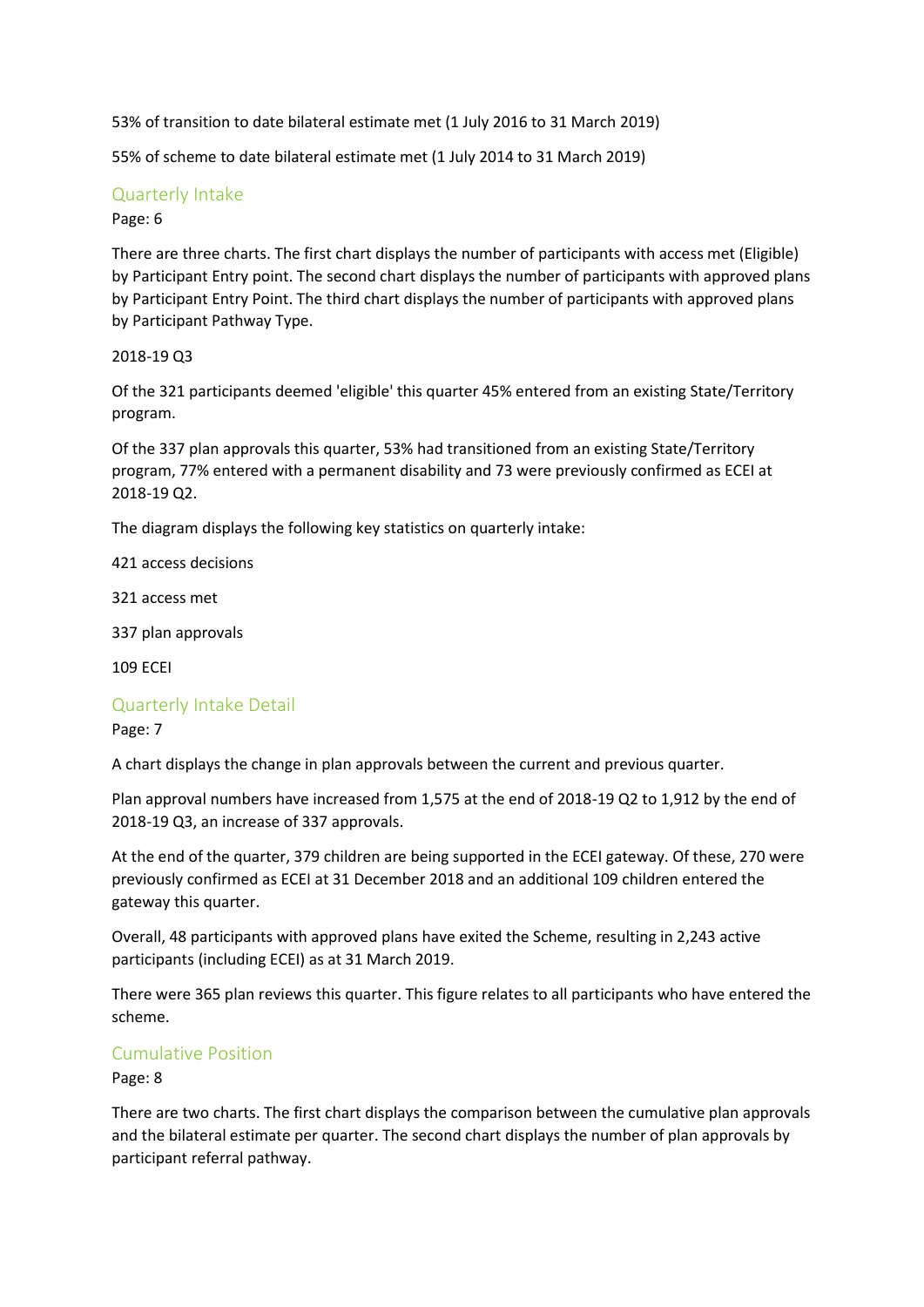At the end of 2018-19 Q3, the cumulative total number of participants receiving support was 2,291 (including 379 children supported through the ECEI gateway). Of these, 1,231 transitioned from an existing State/Territory program, 172 transitioned from an existing Commonwealth program and 509 participants are now receiving support for the first time.

Overall, since 1 July 2013, there have been 2,651 people with access decisions.

Cumulative position reporting is inclusive of trial participants for the reported period and represents participants who have or have had an approved plan.

The following are the key statistics on the cumulative position:

57% of year to date bilateral estimate met (1 July 2018 to 31 March 2019)

53% of transition to date bilateral estimate met (1 July 2016 to 31 March 2019)

55% of scheme to date bilateral estimate met (1 July 2014 to 31 March 2019)

1,912 plan approvals to date; 2,291 including ECEI confirmed

## Participant Profiles by Age Group

#### Page: 9

There are two charts. The first chart displays the number of participants with an approved plan by age group for the current quarter. The second chart displays the percentage of participants with an approved plan by the participant's age group. This chart compares the current quarter against all prior quarters.

Demographic profile of active participants with a plan approved in 2018-19 Q3, compared with plan approvals as at 31 December 2018, by age group.

36% of participants entering in this quarter are aged 0 to 6 years, compared to 9% in prior quarters.

Note: The age eligibility requirements for the NDIS are based on the age as at the access request date. Participants with their initial plan approved aged 65+ have turned 65 since their access request was received.

## Participant Profiles by Disability Group

#### Page: 10

There are two charts. The first chart displays the number of participants with an approved plan by disability group for the current quarter. The second chart displays the percentage of participants with an approved plan by the participant's disability group. This chart compares the current quarter against all prior quarters.

Of the participants entering in 2018-19 Q3, 27% have a primary disability group of Autism, 21% have a primary disability group of Intellectual Disability and 12% have a primary disability group of Developmental Delay.

Note 1: Of the 71 active participants identified as having an intellectual disability, 11 (15%) have Down syndrome.

Note 2: Since 2017-18 Q1 Developmental Delay and Global Developmental Delay have been reported separately to the Intellectual Disability group.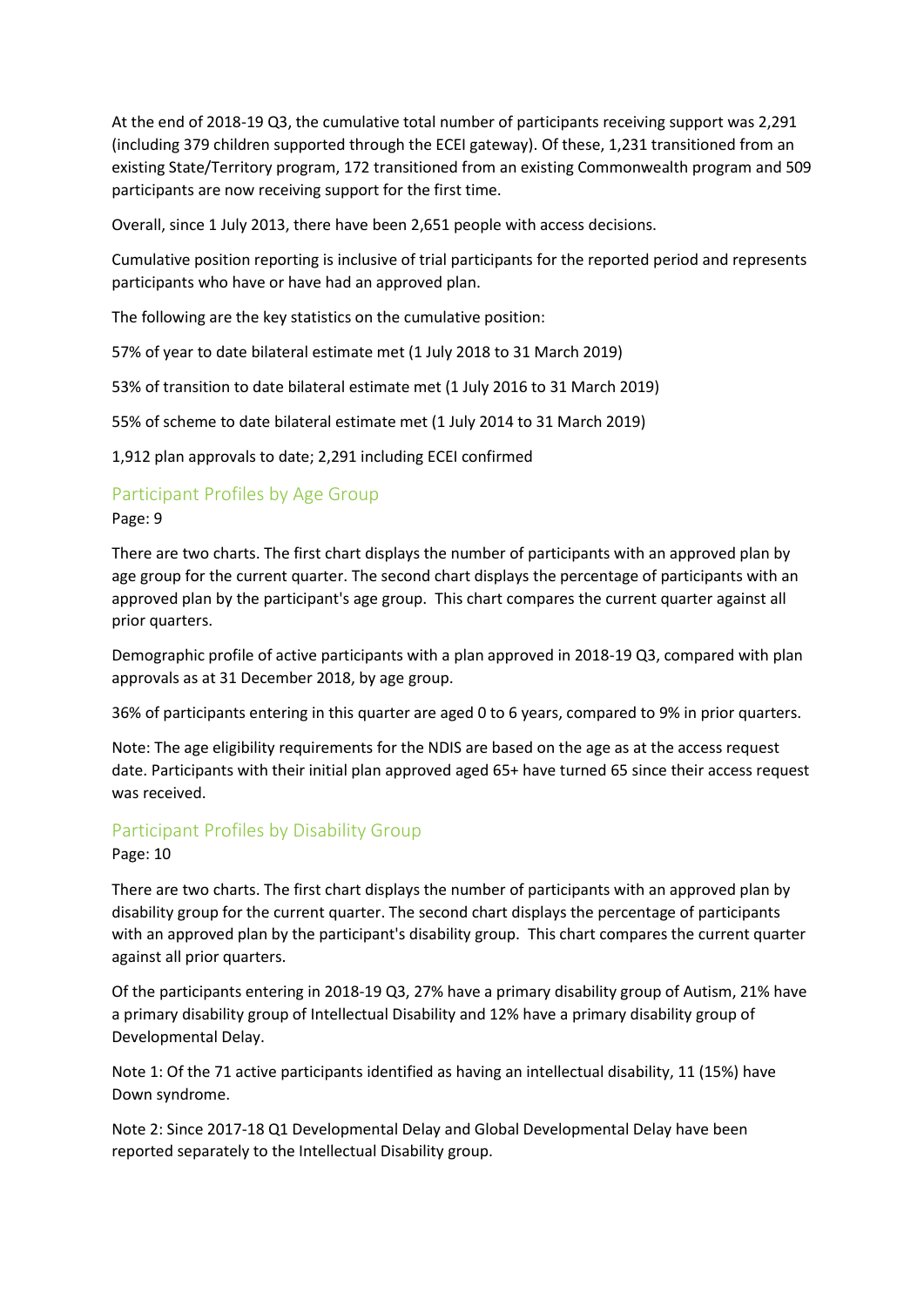## Participant Profiles by Level of Function

## Page: 11

A chart displays the percentage of participants with an approved plan by the participant's level of function. This chart compares the current quarter against all prior quarters.

For participants with a plan approval in the current quarter:

- 25% of active participants had a relatively high level of function
- 37% of active participants had a relatively moderate level of function
- 38% had a relatively low level of function

These relativities are within the NDIS participant population, and not comparable to the general population.

Note: An ICT issue has been identified and as a result, reporting by level of function is not accurate. This issue is currently under investigation and will be reconciled for reporting as at 30 June 2019.

## Participant Profiles by Gender

### Page: 12

The figure on the right displays the amount and percentage of participants with an approved plan per the participant's gender group. This figure compares the current quarter against all prior quarters.

The majority of participants are males.

## Participant Profiles

#### Page: 13

There are three charts. The first chart displays the percentage of participants with an approved plan by the participant's Aboriginal & Torres-Strait Islander status. The second chart displays the percentage of participants with an approved plan by the participant's Young people in residential aged care status. The third chart displays the percentage of participants with an approved plan by the participant's Culturally and Linguistically Diverse status. All three charts compare the current quarter against all prior quarters.

Of the participants with a plan approved in 2018-19 Q3:

• 43.9% were Aboriginal or Torres Strait Islander, compared with 55.1% in previous periods combined.

• 2.4% were young people in residential aged care, compared with 1.5% in previous periods combined.

• 22.3% were culturally and linguistically diverse, compared with 29.3% in previous periods combined.

The following are the key statistics for the current quarter on Aboriginal & Torres-Strait Islander status.

148 Aboriginal and Torres Strait Islander

179 Not Aboriginal and Torres Strait Islander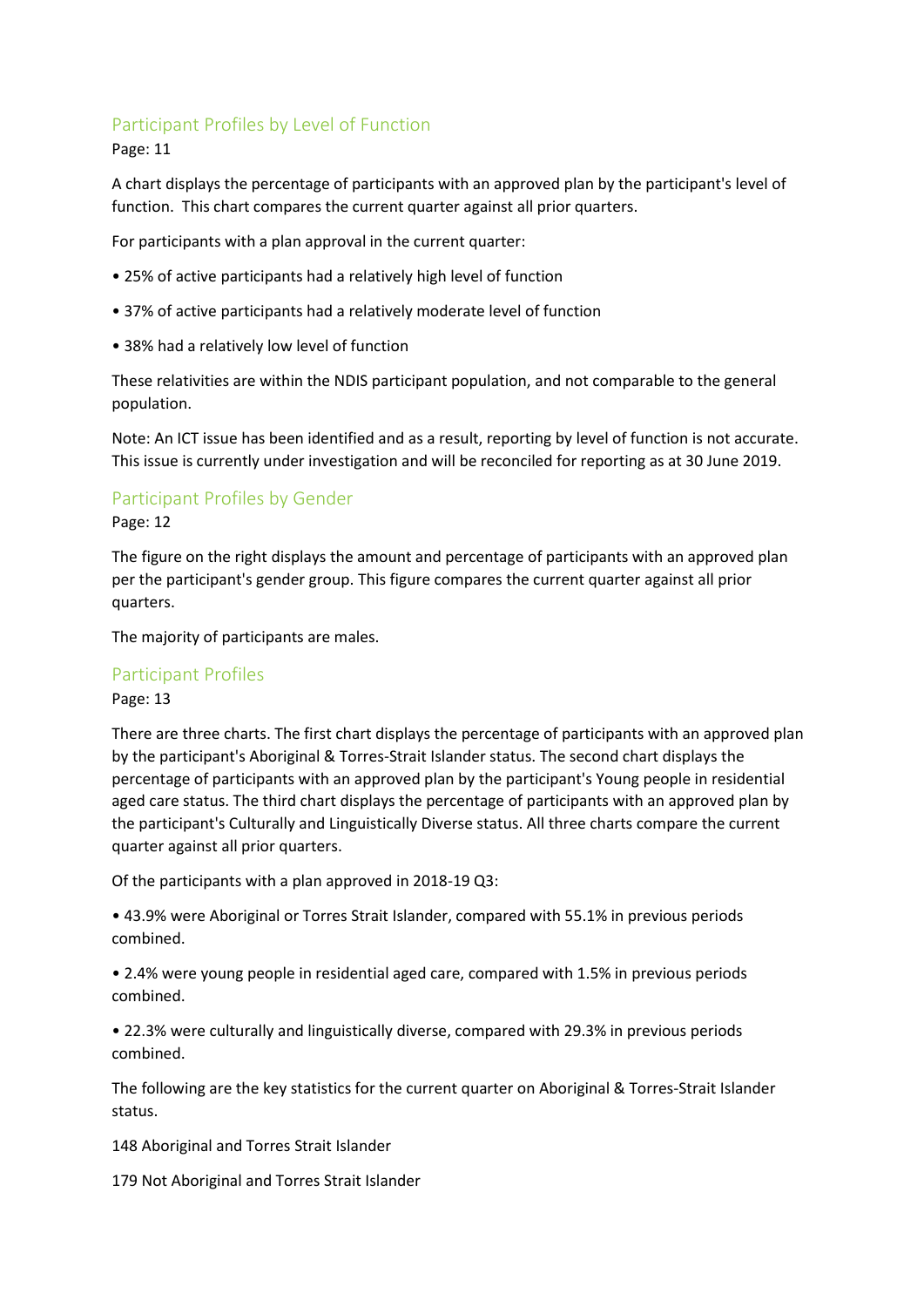#### 10 Not Stated

The following are the key statistics for the current quarter on Young people in residential aged care status.

8 Young people in residential aged care

329 Young people not in residential aged care

The following are the key statistics for the current quarter on Culturally and Linguistically Diverse status.

75 Culturally and linguistically diverse

262 Not culturally and linguistically diverse

0 Not stated

Plan Management Support Coordination

Page: 14

Two charts display the proportion of support coordination and plan management for participants. These charts compare the current quarter against all prior quarters (transition only).

The proportion of participants electing to fully or partly self-manage their plan was higher in 2018-19 Q3 at 19%, compared with 15% in previous quarters combined.

71% of participants who have had a plan approved in 2018-19 Q3 have support coordination in their plan, compared to 76% in previous quarters combined.

#### Plan Activation

Page: 15

Two charts display the proportion of the duration to activate plans. These charts compare participants with initial plans approved in 2018-19 Q1, against those with initial plans approved in prior quarters (transition only).

Plan activation refers to the amount of time between a participant's initial plan being approved, and the date the participant first receives support.

There has been a change in methodology used to calculate these results since the previous quarter. Duration to plan activation is now calculated as the time from a participant's initial plan approval to when the participant first uses plan supports (previously only the initial plan for each participant was considered). In-kind supports are now also included (previously excluded). As a result, a higher proportion of participants are identified as activating their plans within 90 days, and a lower proportion have no payments.

The percentage of participants who activated plans within 90 days of initial plan approval was:

- 86% of participants entering in 2018-19 Q1
- 81% of participants entering in previous quarters combined

Plan activation figures are approximations based on payment data. As there is a lag between when the support is provided to a participant, and the payment being made, these statistics are a conservative estimate; it is likely plan activation is faster than presented.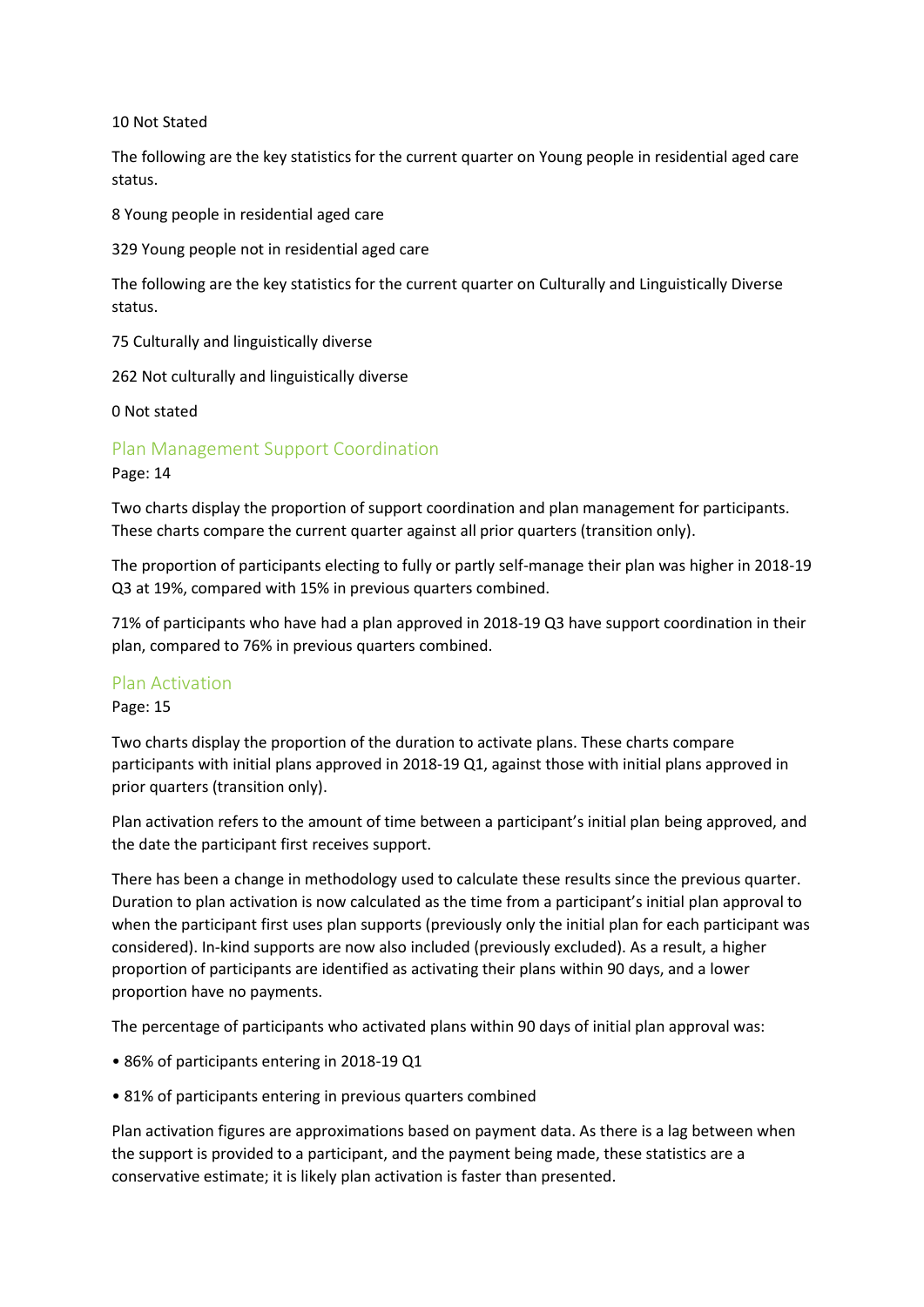Note: Participants with initial plans approved after the end of 2018-19 Q1 have been excluded from the charts. They are relatively new and it is too early to examine their durations to activation.

#### Participant Outcomes

Page: 16

A chart displays selected key baseline indicators for participants.

This information on participant outcomes has been collected from 99% of participants who have received their initial plan since 1 July 2016 (when they entered the scheme).

• 53% of participants aged 0 to before school are able to make friends outside of family/carers, compared to 63% of participants from school age to 14

• 66% of participants aged 0 to before school are engaged in age appropriate community, cultural or religious activities, compared to 33% - 45% for other age groups

• 45% of participants from school age to 14 attend school in a mainstream class, compared to 20% of participants aged 15 to 24

• 17% of participants aged 25 and over have a paid job, compared to 13% of participants aged 15 to 24

• 48% of participants aged 25 and over choose what they do every day, compared to 32% of participants aged 15 to 24

#### Family/Carers Outcomes

Page: 17

A chart displays selected key baseline indicators for family and carers of participants.

The percentage of participants' families/carers when they entered the Scheme (baseline indicators):

- working in a paid job was highest for participants aged 15 to 24 (58%)
- able to advocate for their child/family member was highest for participants aged 15 to 24 (64%)

• who have friends and family they can see as often as they like was highest for participants aged 25 and over (50%)

• who feel in control selecting services was highest for participants aged 15 to 24 (38%)

• who support/plan for their family member through life stage transitions was highest for participants aged 0 to 14 (81%)

#### Has the NDIS helped? Participants

Page: 18

Perceptions of whether the NDIS has helped.

Participants who entered the Scheme between 1 April 2017 and 31 March 2018 and had a plan review approximately one year later were asked questions about whether the NDIS had helped them.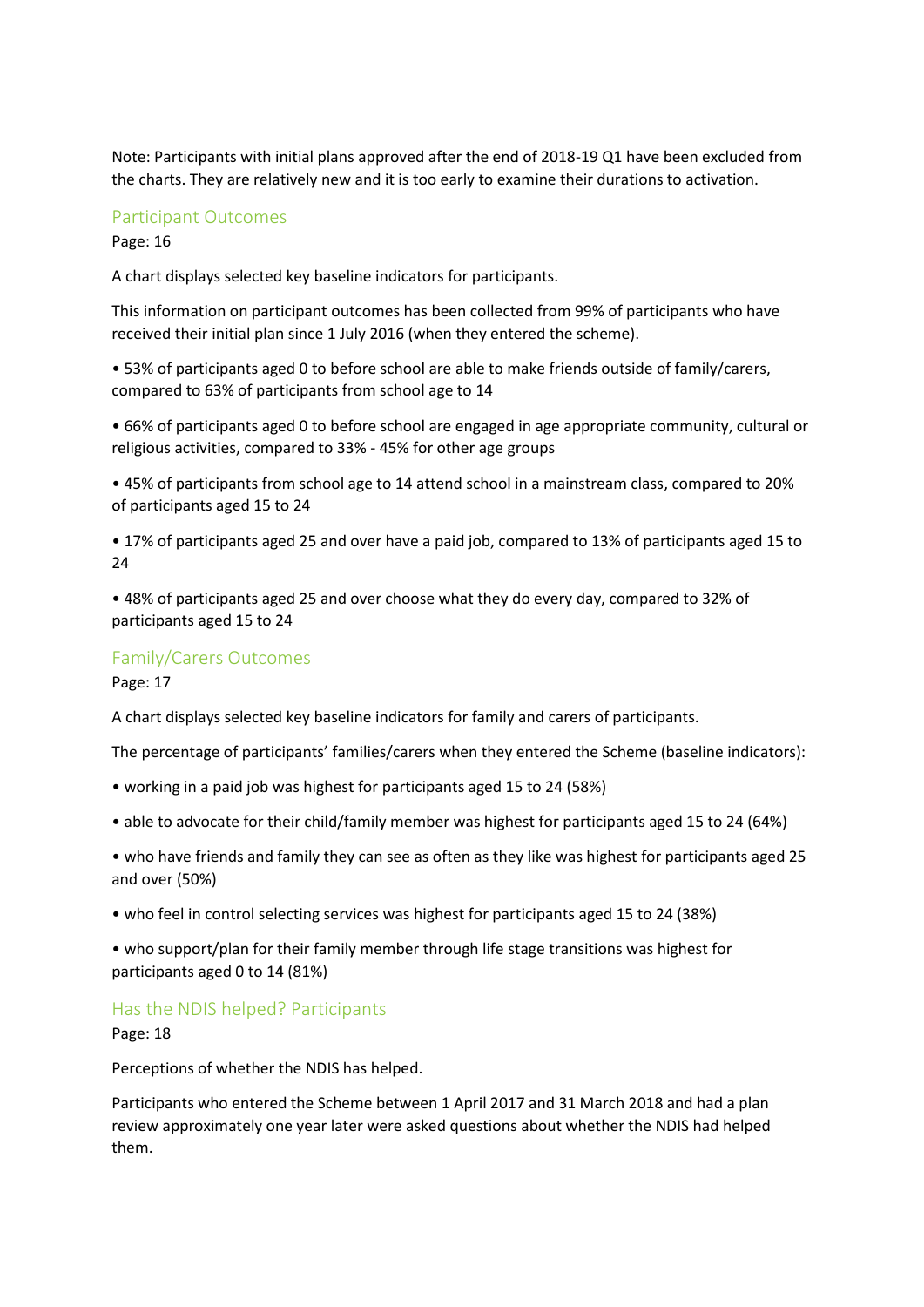The percentage responding 'Yes' was highest for the domain of Daily Living for each age group with sufficient data to report.

The national report includes data on participants who entered the Scheme between 1 July 2016 and 31 March 2017, who were asked questions about whether the NDIS has helped them at the end of their second year of the Scheme (as well as at the end of their first year in the Scheme). This gives an indication of the effect of the NDIS on participants over a longer period of time. Due to insufficient data, results are not yet available for NT.

Note: There was insufficient data for participants aged 0 to before school

Has the NDIS helped? Family/Carers

Page: 19

Perceptions of whether the NDIS has helped.

Families and carers of participants who entered the Scheme between 1 April 2017 and 31 March 2018 and had a plan review approximately one year later were asked questions about whether the NDIS had helped them.

The NDIS has helped families and carers of participants most to access services, programs and activities and with life stage transitions.

## Participants in Work

Page: 20

A chart displays, from baseline to year 2, the percentage of participants in paid work by age group.

The NDIA is acutely aware of the benefits that employment brings to participants and tracks employment outcomes to see whether the NDIS has helped participants to find paid work.

Baseline measures on employment are collected as a participant enters the Scheme, after their first year and again at the end of their second year of the Scheme. This data relates to participants who entered the Scheme between 1 July 2016 and 31 March 2017.

Overall, the percentage of participants in paid work remained static at 3%.

Note: There is insufficient data for the 15 to 24 participant age groups.

## Participants involved in communal and social activities

Page: 21

A chart displays, from baseline to year 2, the percentage of participants engaged in social activities in their community.

The number of participants engaging in community and social activities is one of the key measures for ensuring quality experiences and outcomes for participants.

For participants who entered the Scheme between 1 July 2016 and 31 March 2017, levels of engagement in community and social activity are being tracked to see whether the NDIS has helped them to increase their participation.

Overall, the percentage of participants engaged in social activities in their communities increased from 43% to 57%.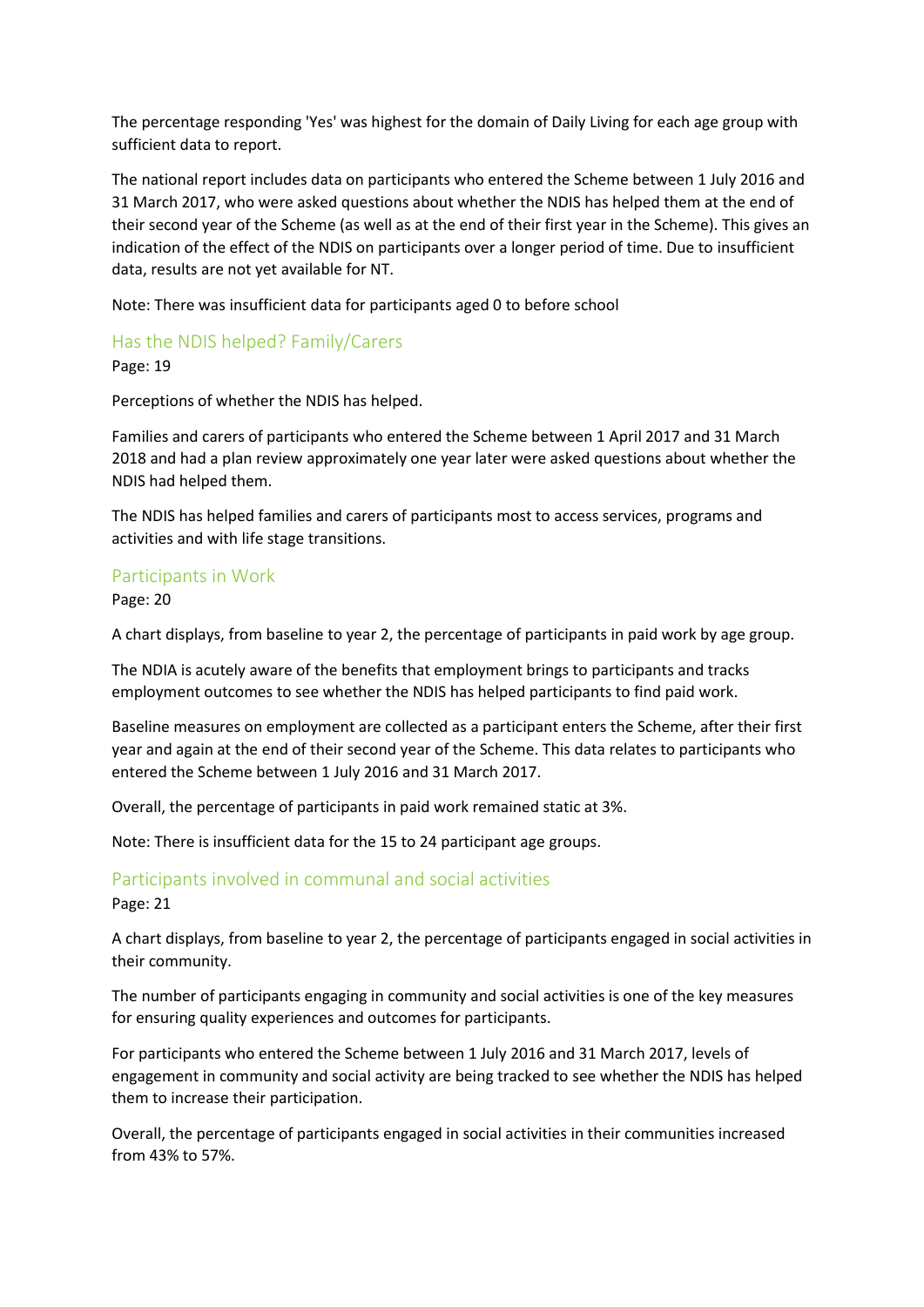Note: There is insufficient data for the 15 to 24 participant age groups.

## Participant Satisfaction

Page: 22

There is insufficient data to present information on participant satisfaction in NT.

A new participant satisfaction survey has been developed. Going forward it will better record the experience of NDIS participants, and their families and carers, at different stages of the participant pathway.

# PART 2: Committed Supports and Payments

Page: 23

Both committed and paid supports to participants are increasing in line with the growing scheme.

Of the \$263.8 million that has been committed in participant plans, \$156.2 million has been paid to date.

## Summary

Page: 24

This section presents information on the amount committed in plans and payments to service providers and participants.

The following are the key statistics on Committed Supports and Payments:

\$127.3 million of committed supports in respect of prior financial years including trial

\$136.5 million of supports in respect of 2018-19 to date

Summary of payments for supports provided by financial year since the NDIS was launched:

2014-15: \$1.6m

2015-16: \$4.1m

2016-17: \$11.1m

2017-18: \$64.0m

2018-19: \$75.5m to date.

Percentage of committed supports utilisation by financial year:

2014-15: 84%

2015-16: 73%

2016-17: 56%

2017-18: 64%

Utilisation of committed supports in 2018-19 is still emerging.

Committed Supports and Payments Page: 25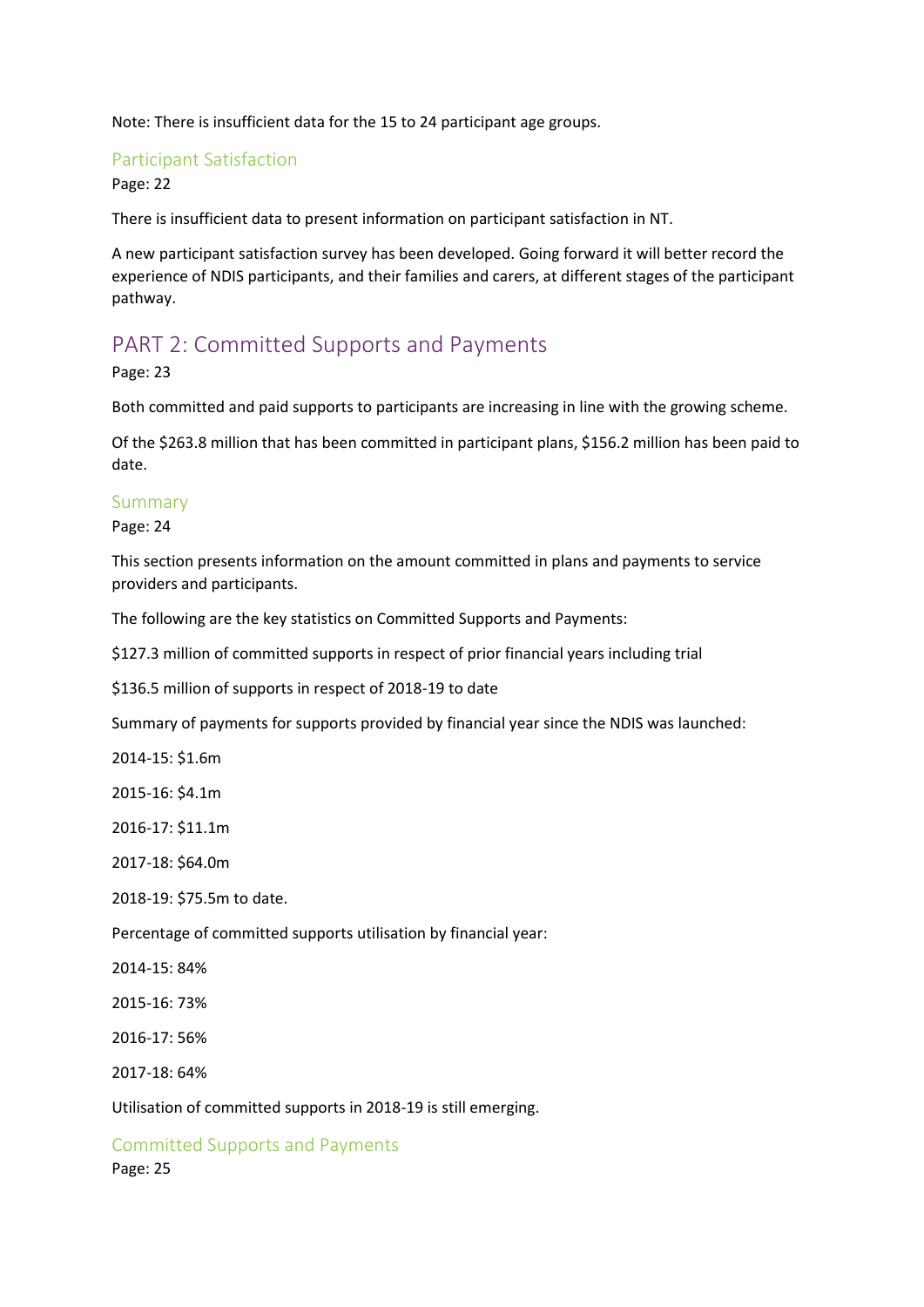A table and a graph show the comparison between the total committed supports and paid support for each year since scheme inception.

This data shows the committed supports by the year they are expected to be provided, in comparison to the committed supports that have been paid.

Of the \$263.8 million that has been committed in participant plans, \$156.2 million has been paid to date.

Summary of committed supports paid in financial years since the NDIS launched:

2014-15: \$1.6m

2015-16: \$4.1m

2016-17: \$11.1m

2017-18: \$64.0m

2018-19 to date: \$75.5m

## Committed Supports by Cost Band

Page: 26

Two charts (including and excluding SIL) show the comparison of the distribution of average annualised committed supports by cost band for the current and previous quarter.

As at 2018-19 Q3, the proportion of initial plan approvals with average annualised committed supports of \$30,000 or less has increased compared with experience as at 2018-19 Q2. This is the case whether Supported Independent Living (SIL) supports are included or excluded in the figures.

## Committed Supports by Age Band

Page: 27

A graph shows the comparison between the average annualised committed supports by age band for the current and previous quarter.

This quarter, the average annualised committed supports have remained consistent with prior quarters for children and there has been a small increase for each adult age group. Average annualised committed supports increase steeply between participants 0-6 through to age 25, stabilising through to age 54 and reducing in participants aged 55 years and older.

Note: The age eligibility requirements for the NDIS are based on the age as at the access request date. Participants with their initial plan approved aged 65+ have turned 65 since their access request was received.

## Committed Supports by Disability Group

#### Page: 28

A graph shows the comparison between the average annualised committed supports by primary disability group for the current and previous quarter.

The highest average annualised committed supports are for participants with Acquired Brain Injury, Multiple Sclerosis and Cerebral Palsy.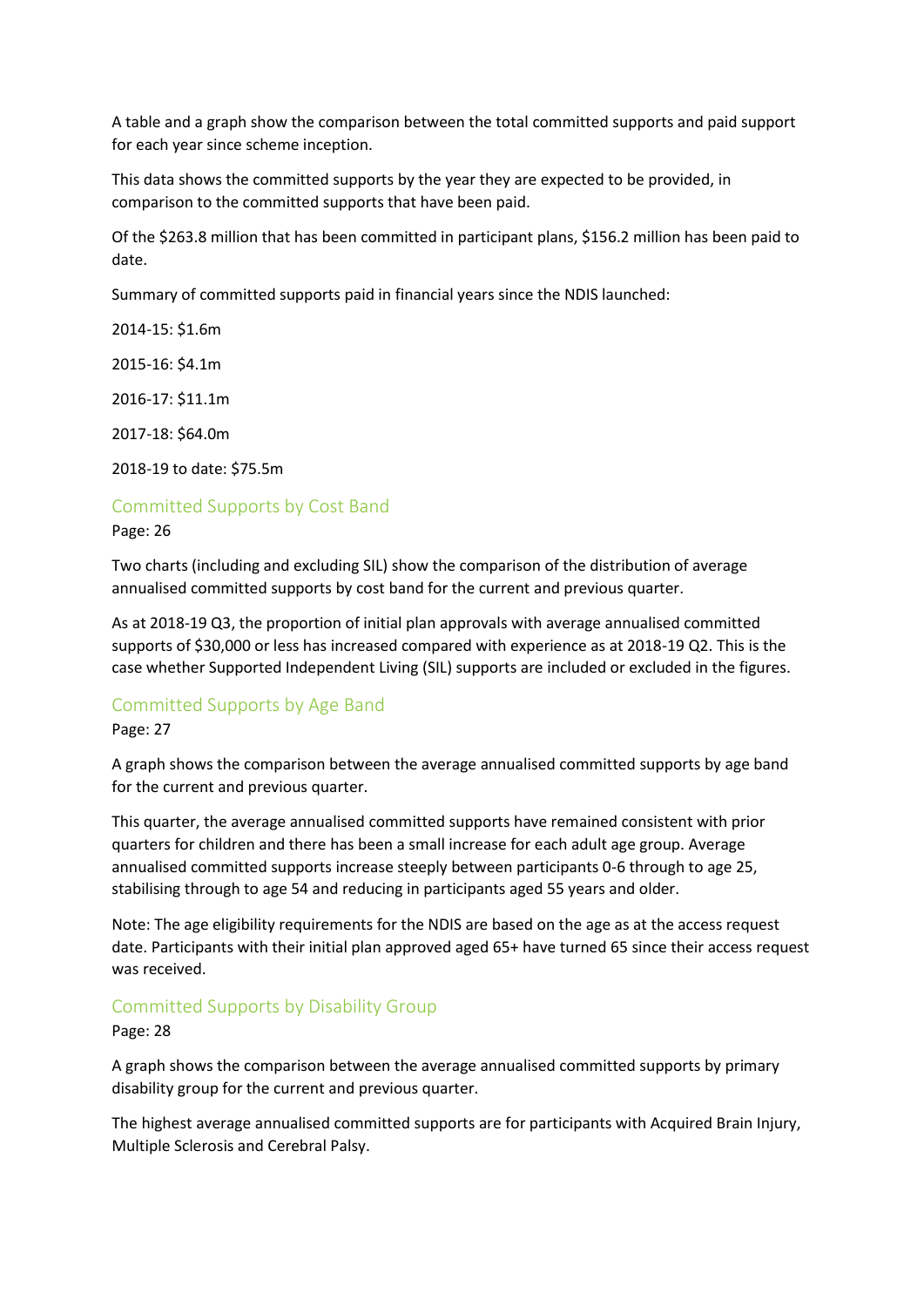Note: Average annualised committed supports are not shown if there are insufficient data in the group.

## Committed Supports by Level of Function

Page: 29

The average annualised committed supports generally increase among participants with higher needs.

Note 1: Average annualised committed supports are not shown if there are insufficient data in the group.

Note 2: High, medium and low function is relative within the NDIS population and not comparable to the general population.

Note 3: An ICT issue has been identified and as a result, reporting by level of function is not accurate. This issue is currently under investigation and will be reconciled for reporting as at 30 June 2019.

## Utilisation of Committed Supports

#### Page: 30

A graph shows the comparison between the utilisation of committed supports by the year that the support was expected to be provided.

This data demonstrates the utilisation of committed supports by the year they were expected to be provided at 31 December 2018 and 31 March 2019.

As there is a lag between when support is provided and when it is paid, the utilisation in 2018-19 will increase.

Experience shows that participants utilise less of their first plan, compared with their second and subsequent plans, as it takes time to familiarise with the NDIS and decide which supports to use.

There were a large number of participants who received their first plan in 2016-17 and 2017-18 which largely explains why utilisation rates are lower in these periods.

Experience for 2018-19 is still emerging.

## PART 3: Providers and Markets

Page: 31

The provider network grows in scale and diversity, increasing participants' access to high quality services.

There were a total of 783 providers at 31 March 2019, representing an 11% increase on last quarter. Of these, 18% were active.

#### Summary

Page: 32

This section contains information on registered service providers and the market, with key provider and market indicators presented.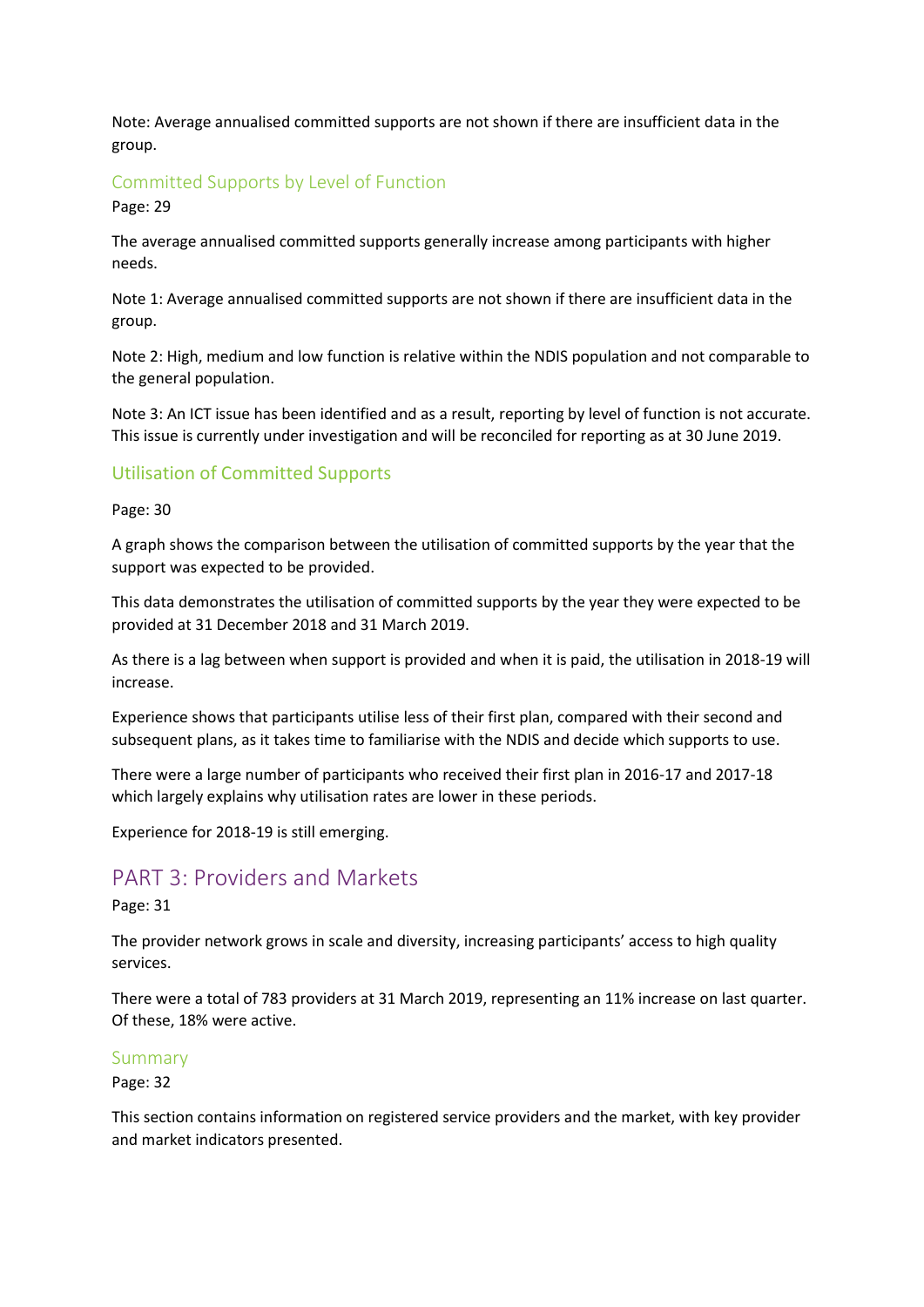Provider registration

•To provide supports to NDIS participants, a service provider is required to register and be approved by the NDIA.

•Providers register with the NDIA by submitting a registration request, indicating the types of support they are accredited to provide.

How providers interact with participants

•NDIS participants have the flexibility to choose the providers who support them.

•Providers are paid for disability supports and services provided to the participants.

The following are the key statistics:

783 approved providers, 18% of which were active in Northern Territory at 31 March 2019

20% of service providers are individuals/sole traders

Innovative community participation has the highest number of approved service providers, followed by communication and information equipment and accommodation / tenancy assistance

#### Providers over time

Page: 33

A chart displays the cumulative number of approved service providers since June 2016 by the type of provider, individual/sole trader or company/organization.

As at 31 March 2019, there were 783 registered service providers, of which 159 were individual/sole trader operated businesses and 624 were companies or organisations.

20% of approved service providers are individuals/sole traders.

The number of approved service providers increased by 11% from 707 to 783 in the quarter.

1.82 average providers per participant

#### Proportion of Active Providers

Page: 34

The figure displays the proportion of active and not yet active providers.

As at 31 March 2019, 18% of providers were active and 82% were inactive.

Of the total providers, 77 began delivering new supports in the quarter.

#### Approved Registration groups

Page: 35

A chart displays the approved providers by the changes in registration group and percentage over the quarter.

The number of approved providers has increased for most registration groups over the quarter.

Most of the registration groups with the largest numbers of approved providers continue to grow:

• Innovative Community Participation: from 186 to 219 (18% increase)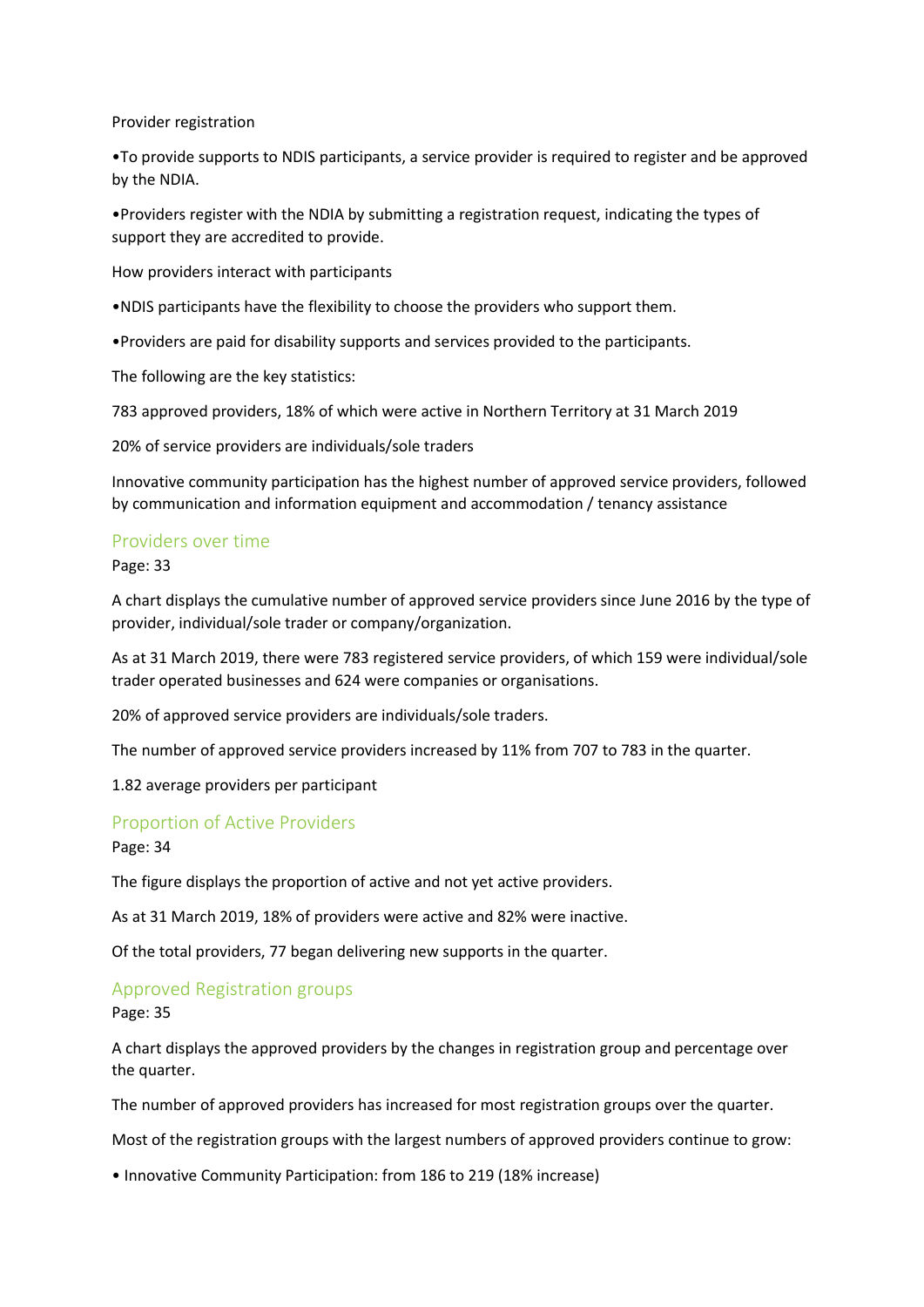- Communication and information equipment: from 155 to 171 (10% increase)
- Accommodation / Tenancy Assistance: from 111 to 134 (21% increase)
- Assistance products for personal care and safety: from 109 to 114 (5% increase)
- Therapeutic Supports: from 79 to 94 (19% increase)

## Active Registration groups

Page: 36

A chart displays the active providers by the changes in registration group and percentage over the quarter.

The number of providers active in each registration group has increased for some registration groups over the quarter.

The registration groups with the largest numbers of active providers continue to grow:

• Therapeutic Supports: from 46 to 52 (13% increase)

• Assistance in coordinating or managing life stages, transitions and supports: from 40 to 43 (8% increase)

- Participation in community, social and civic activities: from 33 to 40 (21% increase)
- Daily Personal Activities: from 31 to 34 (10% increase)

• Assistance with daily life tasks in a group or shared living arrangement: from 24 to 27 (13% increase)

## Market share of top providers

Page: 37

There is insufficient data to present information around market share of the largest providers in the NT.

# PART 4: Information, Linkages and Capacity Building

Page: 38

Information, Linkages and Capacity Building was covered in the national version of the COAG Quarterly Performance Report

## PART 5: Mainstream Interface

Page: 39

The proportion of participants entering in the current quarter and accessing mainstream services is higher compared to prior quarters.

## Mainstream Interface

Page: 40

An object displays the comparison of the percentage of participants accessing mainstream supports. The object compares the current quarter against all prior quarters (transition only).